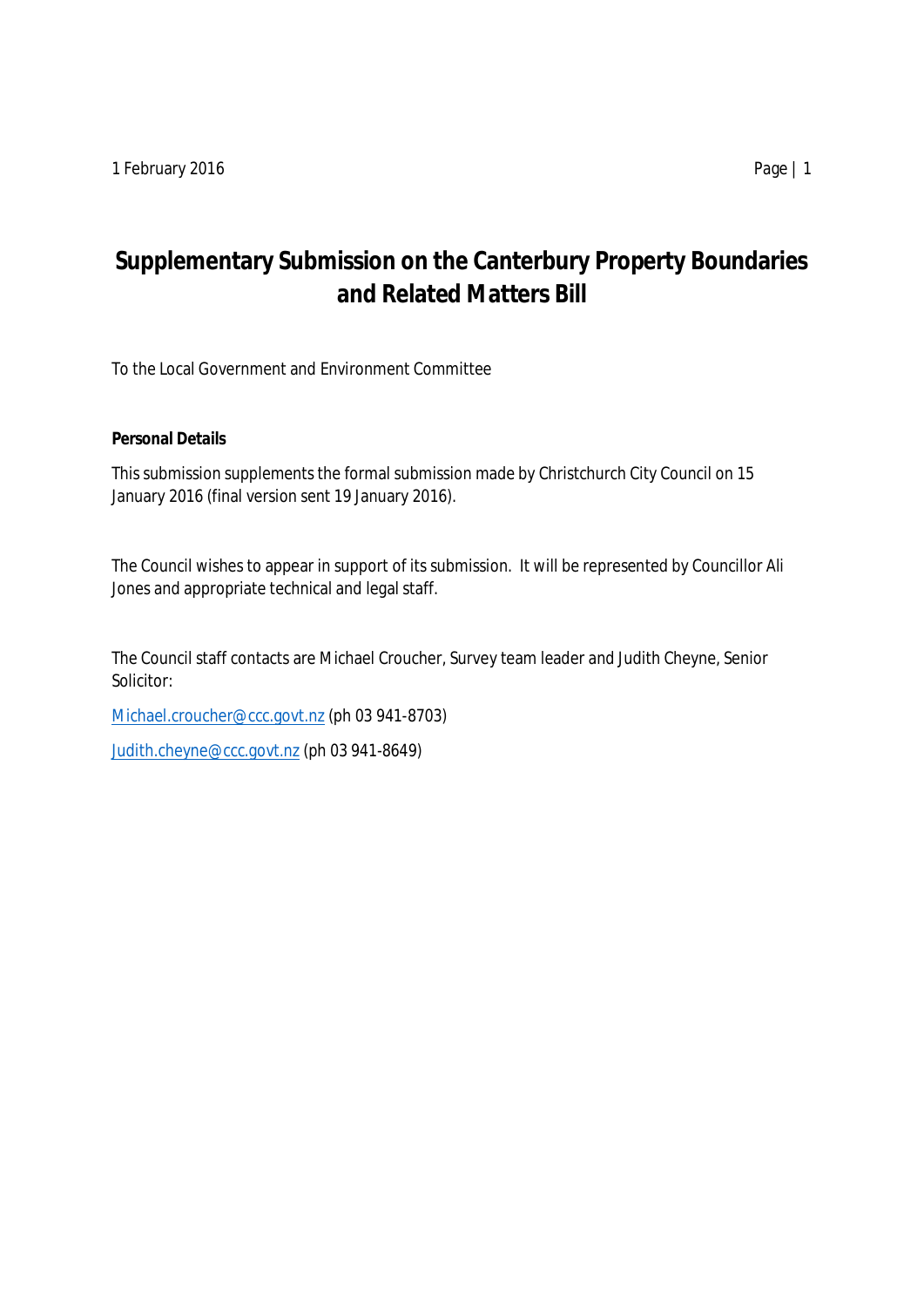## 1 February 2016 **Page | 2**

### **Introduction**

- 1. The Christchurch City Council (CCC) sent a draft submission to the Select Committee on 15 January 2016.
- 2. Following confirmation by the Council's Submissions Panel an amended submission was forwarded to the Select Committee on 19 January 2016, with comment that Council was preparing a supplementary submission that would follow in due course.
- 3. The following material is intended to supplement CCC's principle submission.
- 4. There are two matters further to those addressed in Council's principle submission on which Council has recommendations to make to the Committee.

**Clause 4 - Interpretation - 'landslip'.**

- 5. Clause 4 provides the following interpretation for the term 'landslip': *landslip means the movement by way of falling, sliding, or flowing of materials that— (a) formed an integral part of the ground before the movement; but (b) had become loose material after the movement (other than by liquefaction).*
- 6. It is unclear whether this definition includes areas of mass movement, and the Council recommends that it needs to be made clear whether or not land which has been identified as a mass movement area falls within or outside the definition of 'landslip'.
- 7. Following the Canterbury Earthquakes the GNS Science Consultancy Report 2012/317 identified 36 areas of mass movement on the Port Hills. The report describes mass movement as 'the geomorphic process by which material (rock and soil) move down-slope, typically as a mass, under gravity (Cruden and Varnes, 1996)'. This definition suggests the slower 'mass movement' of land is still a form of landslip, but as it can be caused by an earthquake or triggered by rainfall it is not clear whether or not the intention was to include or exclude this land from the scope of the Bill.

### **Recommendation**

- 8. That the interpretation for 'landslip' be clarified as to whether or not mass movement areas are included or excluded.
- 9. Whether or not mass movement areas are included or excluded from the definition of landslip the Council recommends that property owners of such land are still able to access the boundary conflict resolution processes the Council recommends in its next submission.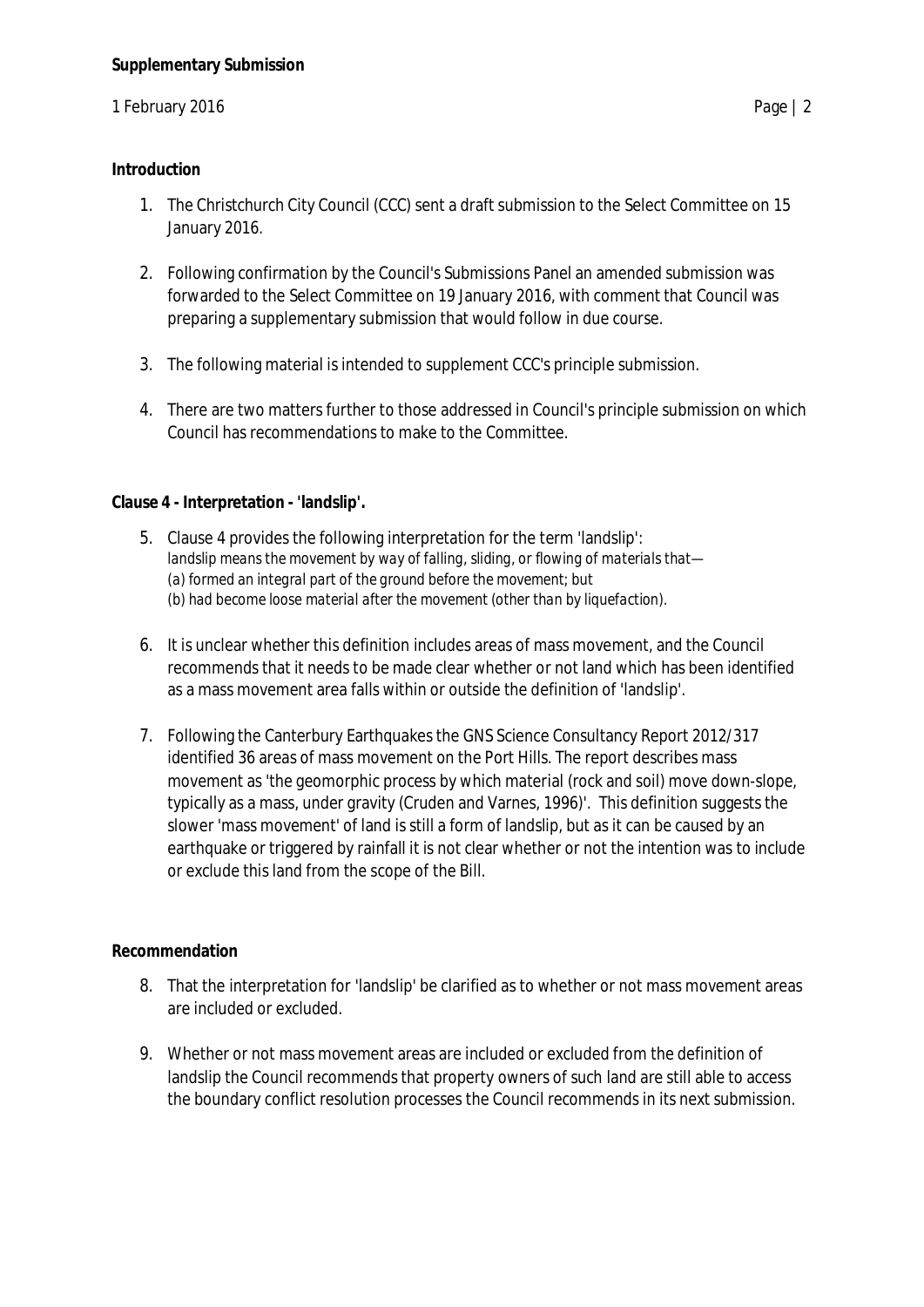### 1 February 2016 **Page | 3**

**Clause 8(3) - Boundary conflict resolution.**

10. Clause 8(3) states;

*Subsection (1) does not prevent a boundary conflict from being resolved, such as by a process under the Land Transfer Act 1952 if the conflict relates to anything registered under that Act; see—*

- *(a) section 81 of that Act, which gives the Registrar-General of Land a power to correct a computer register:*
- *(b) section 172 of that Act, which gives a person who sustains certain losses a right to sue the Crown for damages.*

Clause 8(3) allows for conflicts between the boundaries determined by an approved interim survey; and any boundaries as redefined by clause 7 or as determined by another approved interim survey to be resolved. The clause does not provide a mechanism through which affected landowners can reach resolution outside of the judicial system.

CCC supports the formation of a boundary conflict resolution body, comprised of suitably qualified professionals, to adjudicate boundary disputes between landowners. CCC believes that such a body should be established and fully funded by the Crown. Greater Christchurch is in the unique situation where there is likely to be a significantly larger number of boundary disputes as a result of the earthquakes, including in mass movement areas (see above submission). Greater Christchurch residents should not be required to take on the burden of further cost following the earthquakes. The purpose of the Bill is to clarify the law in this area and assist with boundary determinations. The Bill does not do this in a complete way, without a boundary conflict resolution body being established.

11. Clause 8(3)b references section 172 of the Land Transfer Act 1952, which provides for any person who sustains certain losses a right to sue the Crown for damages. Section 172 only allows for compensation where a mistake or misfeasance of Registrar results in a loss of land, or of any estate or interest in land. It does not allow for compensation for a loss of property rights. For example; take a boundary conflict that does not result in a change to the Register for one landowner but does result in the neighbours dwelling becoming noncompliant with local authority planning controls i.e. boundary setback and recession plane restrictions. While one of the landowners has not suffered damages resulting from a loss of land or interest in land they have suffered a real loss of property rights in terms of privacy and outlook. Pursuant to section 172 they would not be entitled to compensation from the Crown.

### **Recommendation**

- 12. That provision be made within clause 8(3) to enable the formation of a boundary conflict resolution body, comprised of suitably qualified professionals, including representatives from Land Information New Zealand, fully funded by the Crown.
- 13. Provide compensation for property owners in circumstances where there is a real loss of property rights, not limited to Registrar matters only.